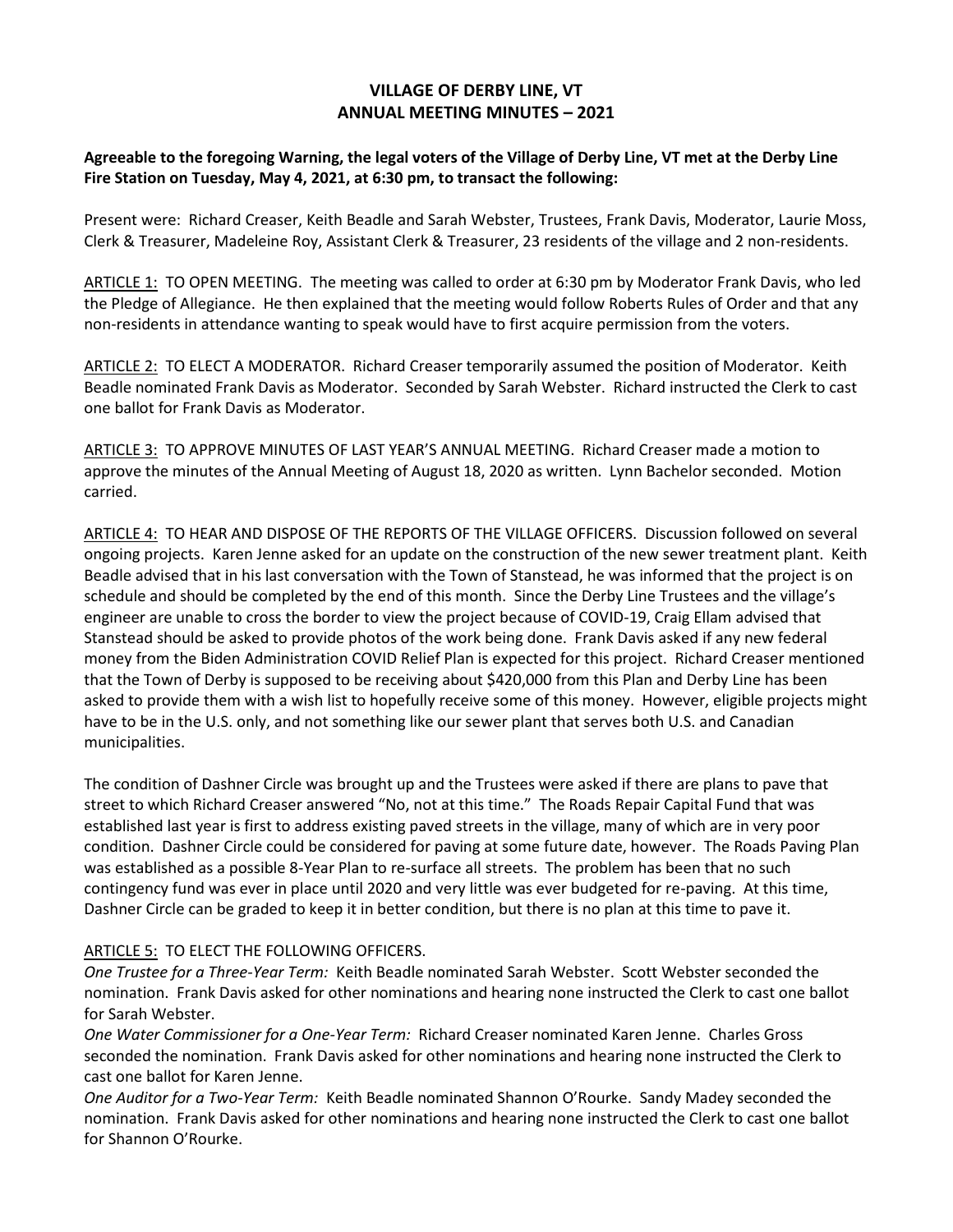*One Auditor for a Three-Year Term:* Shannon O'Rourke nominated Robert Queenin. Keith Beadle seconded the nomination. Frank Davis asked for other nominations and hearing none instructed the Clerk to cast one ballot for Robert Queenin.

ARTICLE 6: TO SEE IF THE VILLAGE WILL VOTE TO COLLECT TAXES THROUGH THE TREASURER AS PROVIDED IN TITLE 32, V.S.A., SECTIONS 4791, 4792 AND 4793. Richard Creaser made a motion for the village to collect taxes as set forth in Title 32 above. Sarah Webster seconded. Motion carried.

ARTICLE 7: TO SEE IF THE VILLAGE WILL VOTE TO COLLECT WATER AND SEWER PAYMENTS THROUGH THE TREASURER AS PROVIDED IN TITLE 32, V.S.A., SECTIONS 5136, 1674 AND V.S.A. SECTION 5151. Richard Creaser made a motion for the village to collect water and sewer payments as set forth in Title 32 above. Lynn Bachelor seconded. Motion carried.

ARTICLE 8: TO SEE IF THE VILLAGE WILL VOTE TO AUTHORIZE THE TRUSTEES TO BORROW MONEY TO MEET THE CURRENT EXPENSES IN ANTICIPATION OF TAXES. Karen Jenne made a motion to authorize the Trustees to borrow money to meet expenses in anticipation of taxes. Richard Creaser seconded. Motion carried.

ARTICLE 9: TO AUTHORIZE THE TRUSTEES TO DESIGNATE ANY UNUSED BALANCE OF THE ENDING FISCAL YEAR'S SAND/GRAVEL/SALT BUDGET TO THE ROAD REPAIR CAPITAL FUND. Karen Jenne asked the Treasurer what this past year's ending balance was in the Sand/Gravel/Salt budget. Laurie Moss stated that it was \$8,300. Craig Ellam made a motion to authorize the Trustees to designate the unused balance of the Sand/Gravel/Salt budget to the Road Repair Capital Fund. Annette Patenaude seconded. Motion carried.

ARTICLE 10: TO AUTHORIZE THE TRUSTEES TO RAISE THE SUM OF \$30,000 TO BE PLACED IN THE EXISTING ROADS PAVING PLAN. Craig Ellam made a motion to authorize the Trustees to raise \$30,000 for the Roads Paving Plan. Richard Creaser seconded. Discussion: Corey Marcoux asked if this \$30,000 is a reduction from last year's voted \$50,000 which Richard Creaser affirmed. He stated that several comments were received last year after the \$50,000 was voted in expressing concerns of increased taxes. Karen Jenne commented that she feels the village should wait to see if any federal money will be coming from its COVID Relief Plan and because of this made an amended motion to table this article until that time. Dawn Bowen seconded. Craig Ellam commented that the village should not stop funding the Roads Paving Plan when we are on a good path. The amended motion was voted down. A vote was taken on the original motion, which passed.

ARTICLE 11: TO SEE IF THE VILLAGE WILL MAKE A DONATION OF \$400 TO THE DERBY LINE FIRE DEPT. FOR USE OF ITS EQUIPMENT. Keith Beadle made a motion that the village make a donation of \$400 to the Derby Line Fire Dept. for use of its equipment. Sandy Madey seconded. Richard Creaser made a motion to amend the amount in this motion to \$500. Lynn Bachelor seconded. A vote was taken to allow the amendment. Motion carried. A vote was taken on the amended motion. Motion carried.

ARTICLE 12: TO SEE IF THE VILLAGE WILL MAKE A DONATION OF \$2,500 TO ASSIST IN THE MAINTENANCE OF THE HASKELL FREE LIBRARY. Pat Walsh made a motion that a donation of \$2,500 be made to the Haskell Free Library. Keith Beadle seconded. Discussion: Dawn Bowen asked why we should provide the library money when they've been closed for at least 14 months because of COVID. She was assured by Pat and Keith that the library still has bills to pay, like heat, lights, payroll, and that they are now offering curbside service. Motion carried.

ARTICLE 13: TO SEE IF THE VILLAGE WILL VOTE TO AUTHORIZE THE TRUSTEES TO ENACT AN ORDINANCE REGULATING OFF-ROAD VEHICLES. Richard Creaser made a motion to authorize the Trustees to enact an ordinance regulating off-road vehicles. Scott Webster seconded. Discussion: Richard Creaser explained that last year the village opened only certain streets for off-road vehicles and that this article is not to consider what should be in the ordinance. Rather, it is just to give the Trustees authorization to draft an ordinance that would